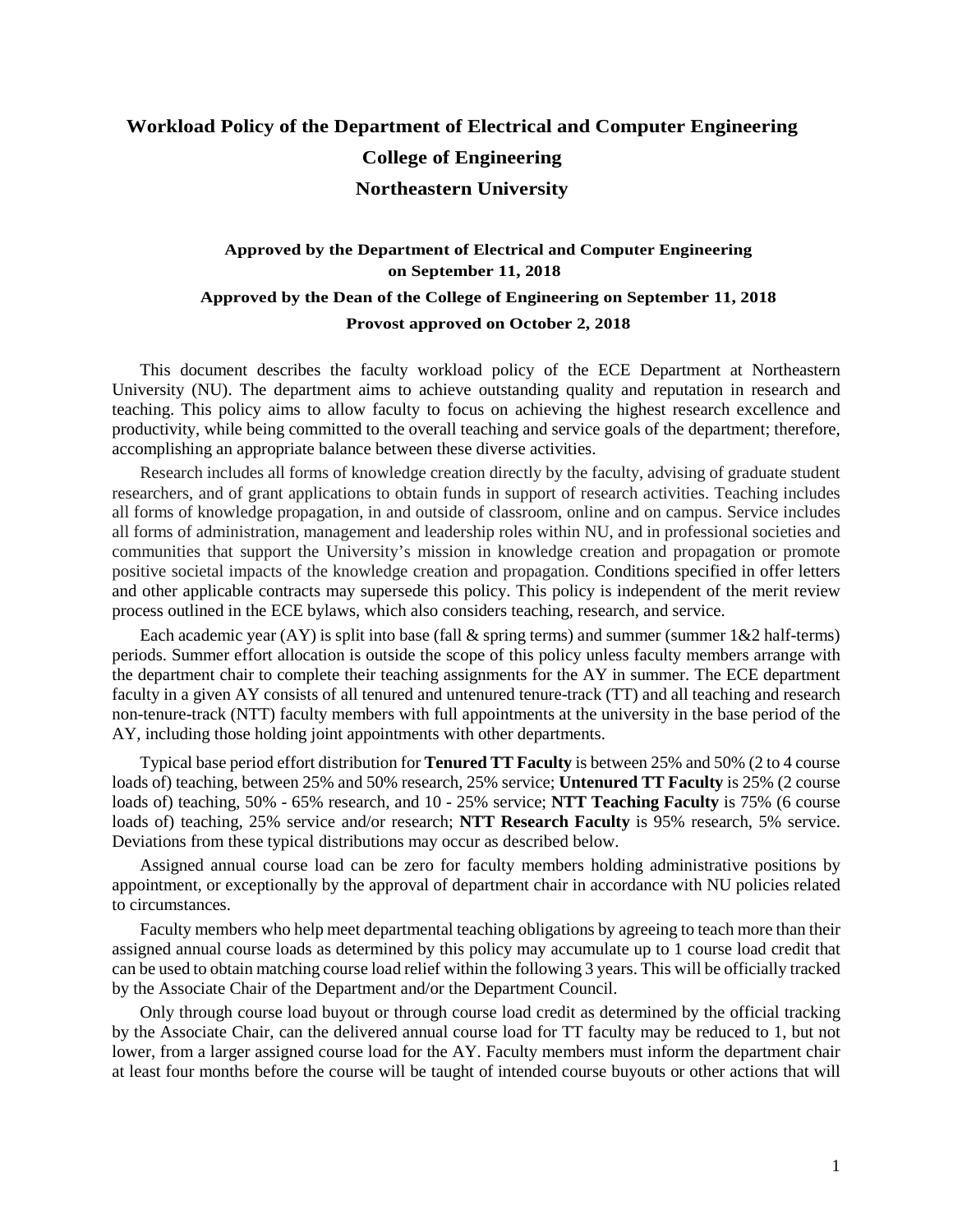result in them teaching less than their annual course load in an upcoming academic year. Exceptions to the four months advance notice are possible with chair's approval.

For faculty holding joint appointments, or on sabbatical, parental, and other forms of eligible leave, the course load in ECE for each AY is appropriately adjusted, considering the appointment fraction within the relevant AY. Faculty with joint appointments will have their load determined with agreement by all department Chairs with the Chair of the primary appointment leading the discussions in accordance to the workload policy in that department.

In the event of a conflict regarding workload that cannot be resolved between the department administration, represented by the Department Chair and Associate Chair, and a faculty member, three arbiters consisting of tenured members of the Department Council resolve the dispute by majority vote. If needed, substitute arbiters are selected from among the members of the Tenure and Promotion Committee. Arbitration must be concluded by the end of the AY in which it is initiated, and it may result in an adjustment of the course load for the following AY.

This policy details of individual faculty effort allocations, and any discretionary adjustments made by the department chair within the policy will be continuously published on the Blackboard ECE Faculty Web Page. A copy of this policy will be made available on the ECE website.

To address changing departmental needs and goals, the department council will review the policy every four years and may suggest revisions based on discussions among ECE faculty to be voted on by the ECE faculty. The process for the department council to revise this policy may be initiated earlier, but not within two years of the last ECE faculty approval date, by the request of the department chair or by ECE faculty vote. Both early review and revision approval votes require a majority *yea* vote, among *yea* or *nay* votes, in a referendum with at least 50% participation of the ECE department faculty in the AY that the vote takes place.